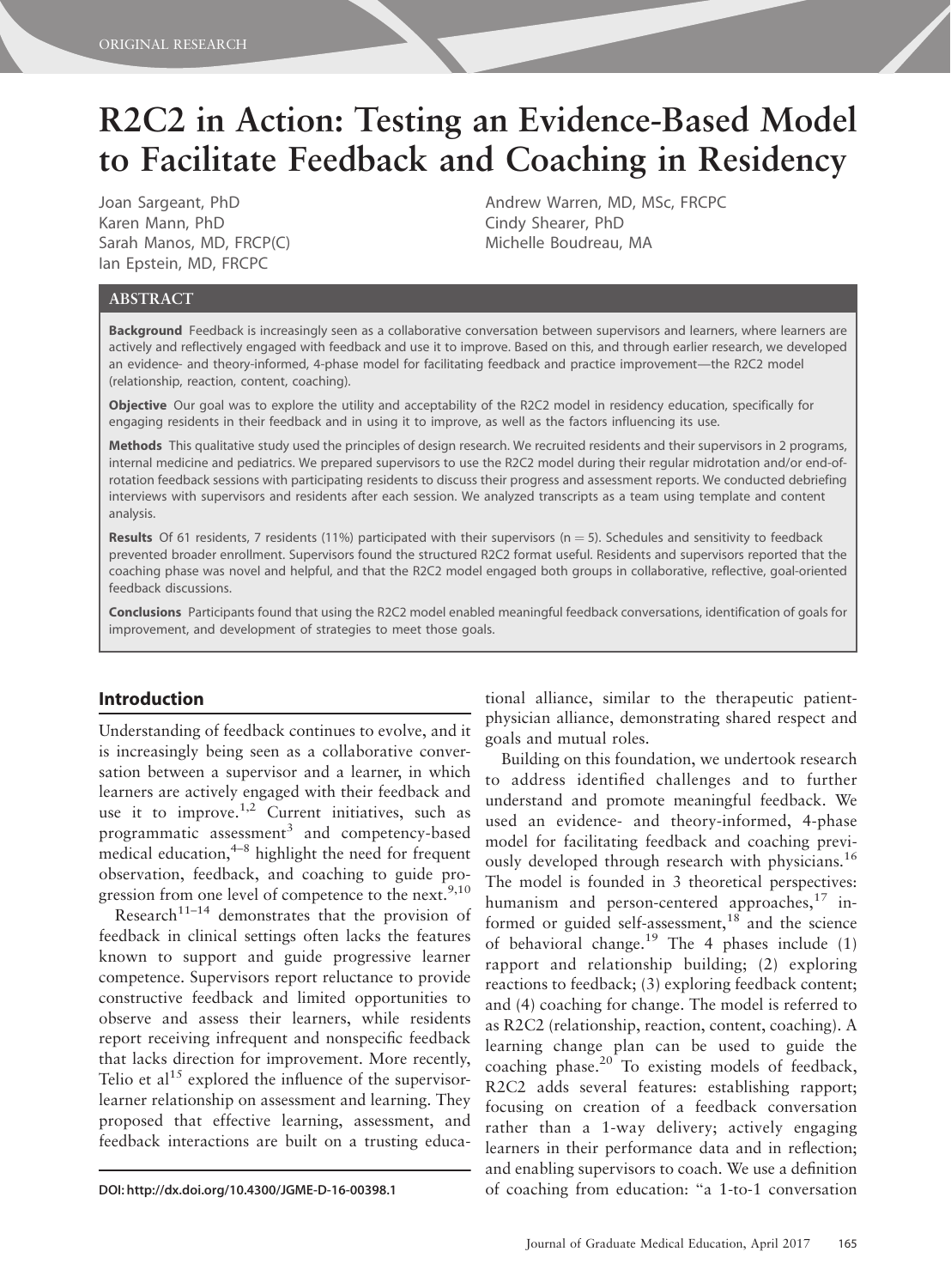focused on the enhancement of learning and development through increasing self-awareness and a sense of personal responsibility, where the coach facilitates the self-directed learning of the coachee through questioning, active listening, and appropriate challenge in a supportive and encouraging climate."<sup>21(p17)</sup>

The goal of this study was to explore the use of the R2C2 model in residency education. Our specific purpose was to determine the model's utility and acceptability for engaging residents in their feedback, and in using it to plan for improvement.

# Methods

#### Design

This was a qualitative study using the principles of design research, a type of formative research to test and refine educational designs based on theoretical principles derived from prior research.<sup>22</sup> It provides for study in the real world, with the goal of formatively and iteratively testing and refining an intervention.

## Recruitment

At our university, we recruited residents and their supervisors in 2 programs—internal medicine and pediatrics—by e-mail invitation and by attending 1 of the regularly occurring meetings for each group to explain the study. Study settings included a clinical teaching unit at an adult and a pediatric tertiary care site.

#### Supervisor Preparation

Supervisors participated in either a 1-hour workshop or in a 1-on-1 training session with a member of the research team. The workshop included a brief orientation to the evidence and theory behind the model, explanation of the model phases, and practice using the model. We also provided a trifold brochure identifying each phase with helpful prompts,<sup>20</sup> and encouraged its use during feedback sessions.

# Data Collection

Supervisors used the R2C2 model during their regular midrotation and/or end-of-rotation feedback sessions with participating residents, in which they discussed the resident's midrotation or final in-training evaluation report, the assessment report used in their clinical rotations and completed by the supervisor. We conducted debriefing interviews using semistructured, open questions separately with supervisors and residents after each feedback session. Questions addressed their experiences with and reactions to the overall model, each phase, and the perceived

#### What was known and gap

Feedback is increasingly viewed as an active conversation with learners, yet models to facilitate this have not been widely tested.

#### What is new

A small, qualitative study of internal medicine and pediatrics residents tested the R2C2 model (relationship, reaction, content, coaching).

#### Limitations

Very small sample, limited specialties, and study conducted at a single institution limit generalizability.

#### Bottom line

Residents and supervisors reported the R2C2 model engaged them in collaborative, reflective, goal-oriented discussions.

benefits and limitations of the model. We audiotaped and transcribed feedback and debrief sessions and anonymized transcripts.

The study was approved by the Research Ethics Board of Dalhousie University, Halifax, Nova Scotia, Canada.

#### Analysis

We used template analysis to examine the feedback session transcripts, specifically to determine the use of the model overall and each phase, and to identify helpful phrases used in each phase. $2^{3,24}$  Template analysis is appropriate when using an a priori coding structure to guide the analysis. The 4 stages of the R2C2 model comprised our template, and through analysis, we identified in each feedback interview the extent to which each phase was used, particular phrases used by supervisors, and residents' responses to them. We used thematic analysis for the debrief transcripts to identify strengths and limitations of the model and factors that influenced its use.<sup>25</sup>

To ensure rigor, we conducted the analysis as a team, dividing into pairs to first analyze transcripts for each resident-supervisor dyad. We then met as a team to compare findings across dyads, and finally, we compiled and compared summaries across transcripts by theme (eg, R2C2 phase, model strengths, limitations).

# Results

There were 61 residents in the 2 programs. Seven (11%) participated with their supervisors ( $n = 5$ ). For 3 reasons, we experienced more challenges than anticipated in recruiting both residents and supervisors. The first was the sensitive nature of feedback interviews, which led to reluctance from both residents and supervisors to have their interviews audiotaped. The second was the need to pair residents who volunteered with their supervisors. If the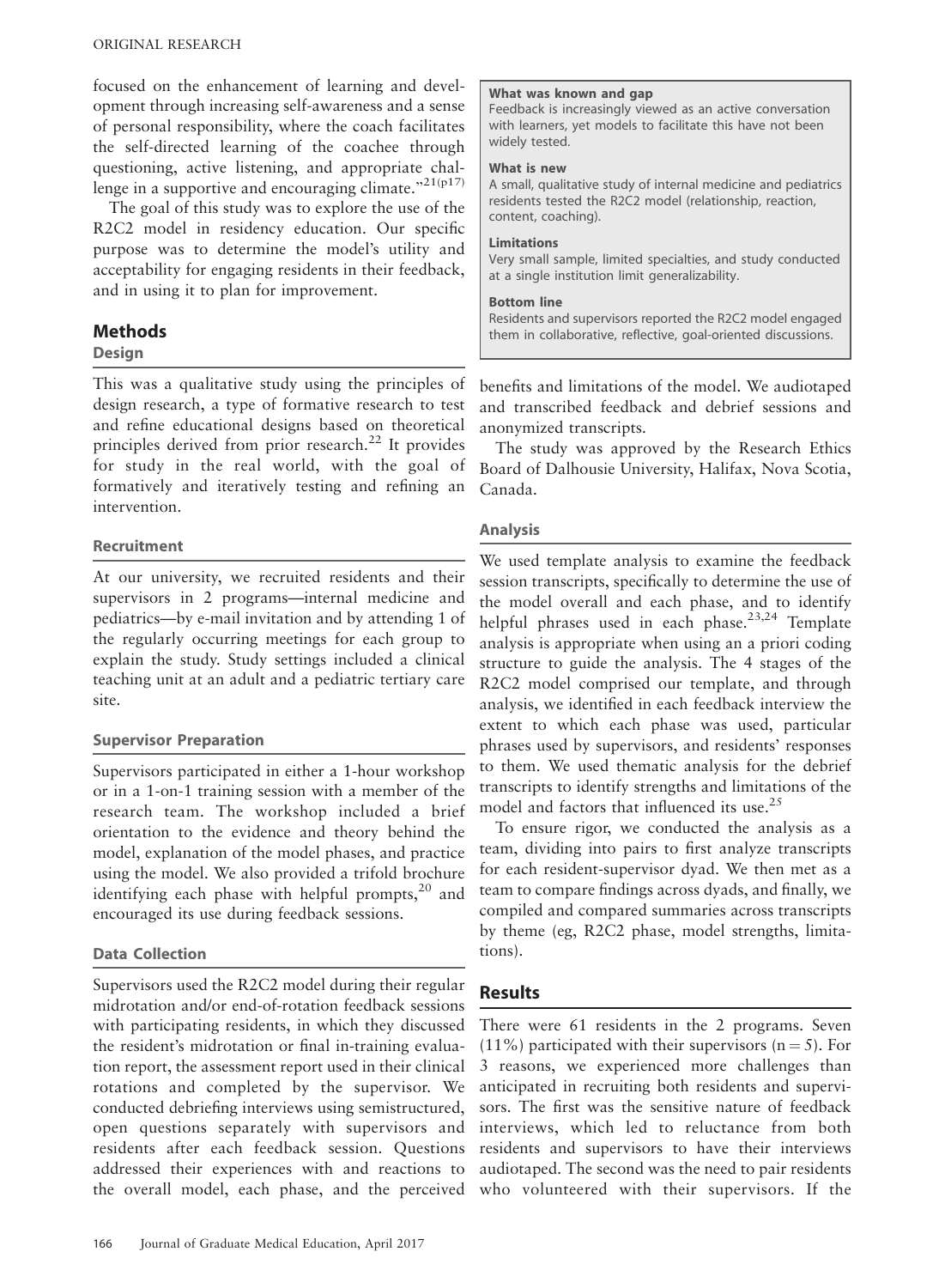respective supervisor did not volunteer, that resident was not able to participate in the study. The third challenge also arose from the pairing of residents with their respective supervisors, relating to clinical schedules. The respective supervisor's schedule did not always match that of his or her paired resident, and this limited participation.

Of the residents who participated, 4 were postgraduate year 1 (PGY-1), 1 was PGY-2, and 2 were PGY-3. Of the 5 supervisors, 1 had been in practice for 26 years, 2 for 14 years, and 2 for less than 10 years. The supervisor-resident dyads rotated together for an average of 7 days during the 4-week rotation. Feedback sessions averaged about 20 minutes, and debrief sessions averaged about 15 minutes.

Overall, the small group of participating supervisors and residents expressed general support for the R2C2 model and reported using all 4 phases. The BOX provides sample phrases used in each phase. Note that these are mainly open phrases or questions seeking residents' views and promoting reflection. Residents appeared to respond positively to the open communication. In the following paragraphs, we describe additional strategies used in each phase and provide representative quotes. We identify the quotes by participant using a coding number preceded by an S for supervisor and an R for resident.

#### Phase 1: Rapport and Relationship Building

The goal of Phase 1 was to engage the resident and build the relationship and trust. While several supervisors reported that they knew the residents well, most used specific phrases to further build the relationship. They appeared to use 3 relationshipbuilding strategies. The first, as reported in the BOX, was to engage the resident in the feedback conversation and learn his or her perspectives about progress and past experience. The second was to confirm and support the resident's perspectives, using phrases like ''I still find that challenging'' and ''I find the more you do, the more comfortable you get'' (S01). The third was providing positive feedback: ''You did very well with time management" (S02) and "In terms of communication . . . I think you really have a nice way with families'' (S04).

#### Phase 2: Exploring Reactions to Feedback

The purpose of Phase 2 was to explore residents' reactions to their assessment report and feedback. Questions encouraged residents to reflect on and compare how they thought they were doing and their feedback. For example, ''Was there anything in this evaluation that surprised you or were you pretty much expecting that sort of feedback?'' (S03)

BOX Sample Facilitative Phrases Used by Supervisors in Each Phase of the R2C2 Model

#### Phase 1: Rapport and Relationship Building

- & ''Tell me about feedback you've received in your last 3 months.''
- & ''What are some things that people have said were your strengths/you could improve on?''
- & ''What kind of settings/rotations/patients have you enjoyed?''
- & ''Do you see some trends or some things that come up consistently in your feedback?''
- & ''What were you hoping to gain in this rotation?''
- & ''What are some strengths you think you bring?''

#### Phase 2: Exploring Reactions to Feedback

- **So was there anything in this evaluation that surprised** you, or were you pretty much expecting that sort of feedback?''
- & ''What's your initial reaction to this?''
- & ''So what do you think? Like what do you think about this evaluation? Is it fair? Is it what you expected?''
- & ''So in this stage here, I just want us to reflect on what I just gave you in terms of the feedback. Were there any surprises to what I just told you in terms of your strengths? Were you surprised by any of the strengths that I mentioned or any of the areas to work on?''
- & ''Is this consistent with some of your other feedback?''

#### Phase 3: Exploring Feedback Content

- & ''. . . Anything that you are unclear about or want more clarification about''
- & ''So was there anything I said that didn't make sense or was unclear?''
- & ''Anything that sort of struck you?''
- & ''In terms of recognizing a pattern, you had mentioned that you had been getting fairly consistent feedback with regards to your communication . . .''
- & ''So what do you think made it go smoother than you thought it was going to?''

#### Phase 4: Coaching for Change

- & ''Was there anything that you found difficult, would do differently, or want to work on prior to or during another rotation?''
- & ''What are you hoping to gain from your first stint as junior on the pediatric medical unit? What are some of your identified learning objectives that you wanted to gain?
- & ''But in terms of moving toward next week for rounds and the week after, were there any changes that you were hoping to make personally?''
- & ''What are you going to do to make sure . . . to reach that goal?
- "How are you going to track those changes or how are you going to know that you're, in the next 6 months, building that knowledge?''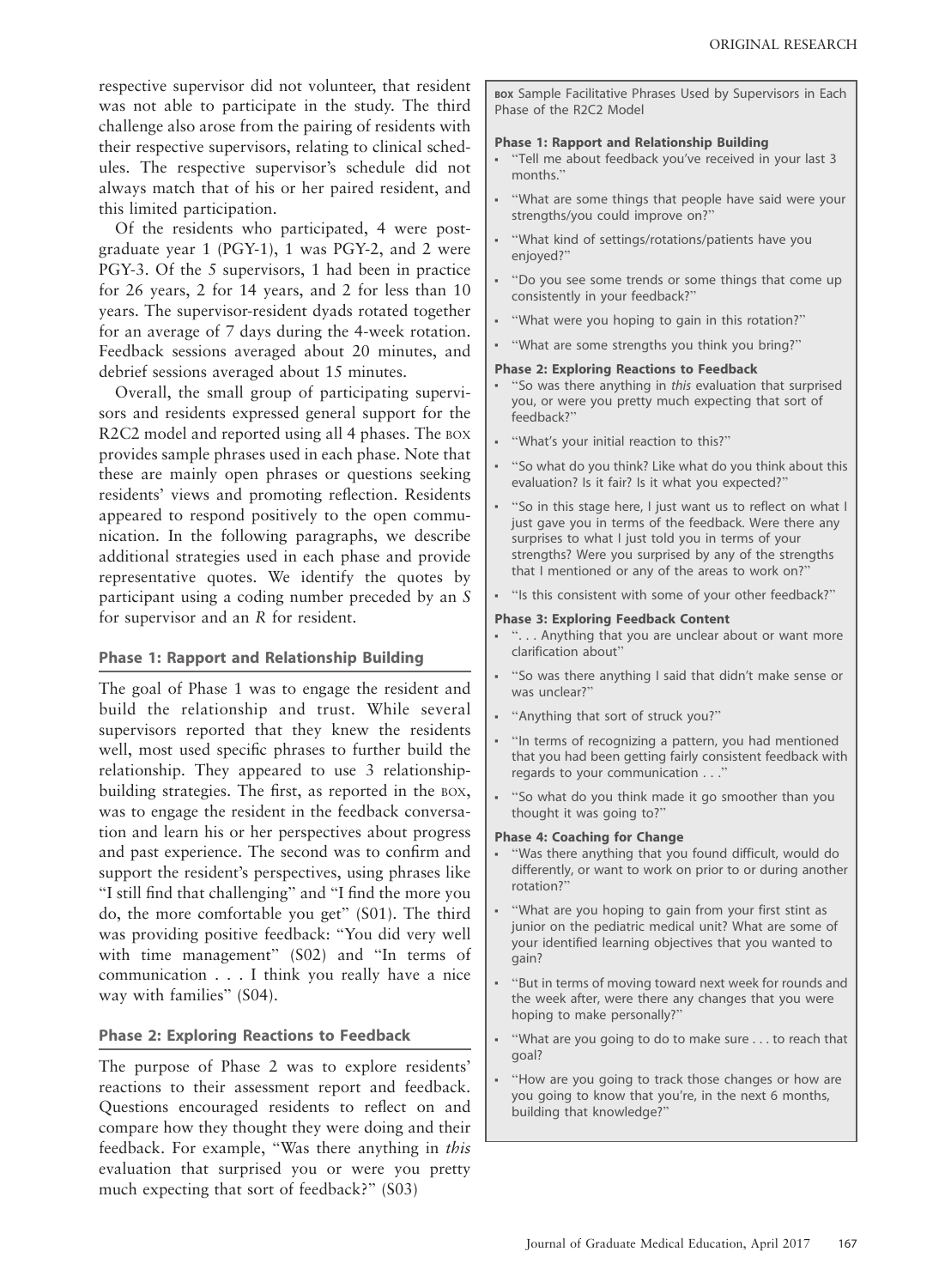Through the open questions, supervisors learned about the residents' perspectives. For example, 1 resident reported that being in the particular clinical area ''was very overwhelming because we had a lot of very complex patients'' (R07), which led to further exploration by the supervisor.

#### Phase 3: Exploring Feedback Content

In Phase 3, supervisors reviewed and confirmed the specific feedback in the report with residents to ensure that they understood it. In our study, supervisors also used this phase to provide more complete feedback and confirm their assessments with those of the resident:

Supervisor: I guess the only thing in terms of manager role that I would say is that you probably are more inclined to investigate more than I would. I'm a little bit more of a "watch and wait" person. I've been trying to think about costs of investigations and potential consequences to patients, and think, ''Could we wait on this and see?'' So that would be my only suggestion around that, is to just think about each time, how will this change my management today? This test, if we don't do it today, could we do it tomorrow or potentially not need it tomorrow if the patient is getting better? (S02)

# Phase 4: Coaching for Change

The purpose of Phase 4 was for the supervisor and resident together to identify at least 1 gap in performance and develop a plan to address it. They identified goals and ways to meet them (eg, time management, teaching junior learners, patient and family communication). Phases 3 and 4 often overlapped. Supervisors and residents identified Phase 4 as the most useful phase because it required planning for specific action. Supervisors used facilitative coaching approaches to promote reflection (even for students doing very well) and to guide goal setting:

Supervisor: . . . I think things are running actually pretty smooth this week. And it's helped that the team has slowed down a bit. But in terms of moving toward next week for rounds and the week after, were there any changes that you were hoping to make?

Resident: Yes. Probably I would focus on finding the words to tell the parents. Because I find myself sometimes not telling them the problem . . . and then  $\dots$  I tend to go to the details, the numbers, which is the thing I need to work on  $\dots$ 

Supervisor: Yes.

Resident: Which is using clear, simple language.

Supervisor: Yes . . . that's a good point. Because you tell them things that you're focused on. (S01, R02)

Two supervisors in particular also provided coaching at a higher or meta level, encouraging the residents to plan for the longer term, especially in managing their learning and seeking feedback.

# Responses to R2C2 Model as a Whole

The small group of participating residents and supervisors found the R2C2 model helpful in engaging residents in discussions about their assessment, feedback, and goals. Supervisors valued having a structure for feedback conversations, and also noted that the 4 phases could be used iteratively. They appreciated the opportunity to coach and specifically to engage the resident in conversation, promote reflection, identify a goal, and develop a plan. They found the model useful when working with residents who were doing well as it allowed for identifying areas for enhancement that might otherwise have been overlooked. One supervisor observed: ''I think 1 of the huge, really positive things out of this is the coaching for change; that's a great addition because it suddenly means you're working with the person, not against" (S06).

Residents agreed that the model enabled a helpful and comfortable conversation. They especially appreciated working collaboratively with the supervisor. For example, "I guess the fact that it was clear that the session is aimed at not just patting each other on the back and high-fiving, but it really was asking you to find things that didn't work'' (R06); and ''. . . she just helped me to better put it into context and figure out what I could do to actually make it better'' (R07).

Both supervisors and residents discussed challenges in using R2C2. They identified the need for each to review the assessment report ahead of time to prepare for the feedback session, yet the assessment technology did not allow residents to view their reports beforehand. Supervisors noted that they needed to make time to learn to use the R2C2 model. As with any new skill, though, repeated use made it easier, and the trifold brochure was a helpful guide. Supervisors also noted that participating residents were generally doing well, and that it could be more challenging to use the model with residents who were struggling.

Supervisors and residents identified system factors, such as short clinical rotations and supervisors having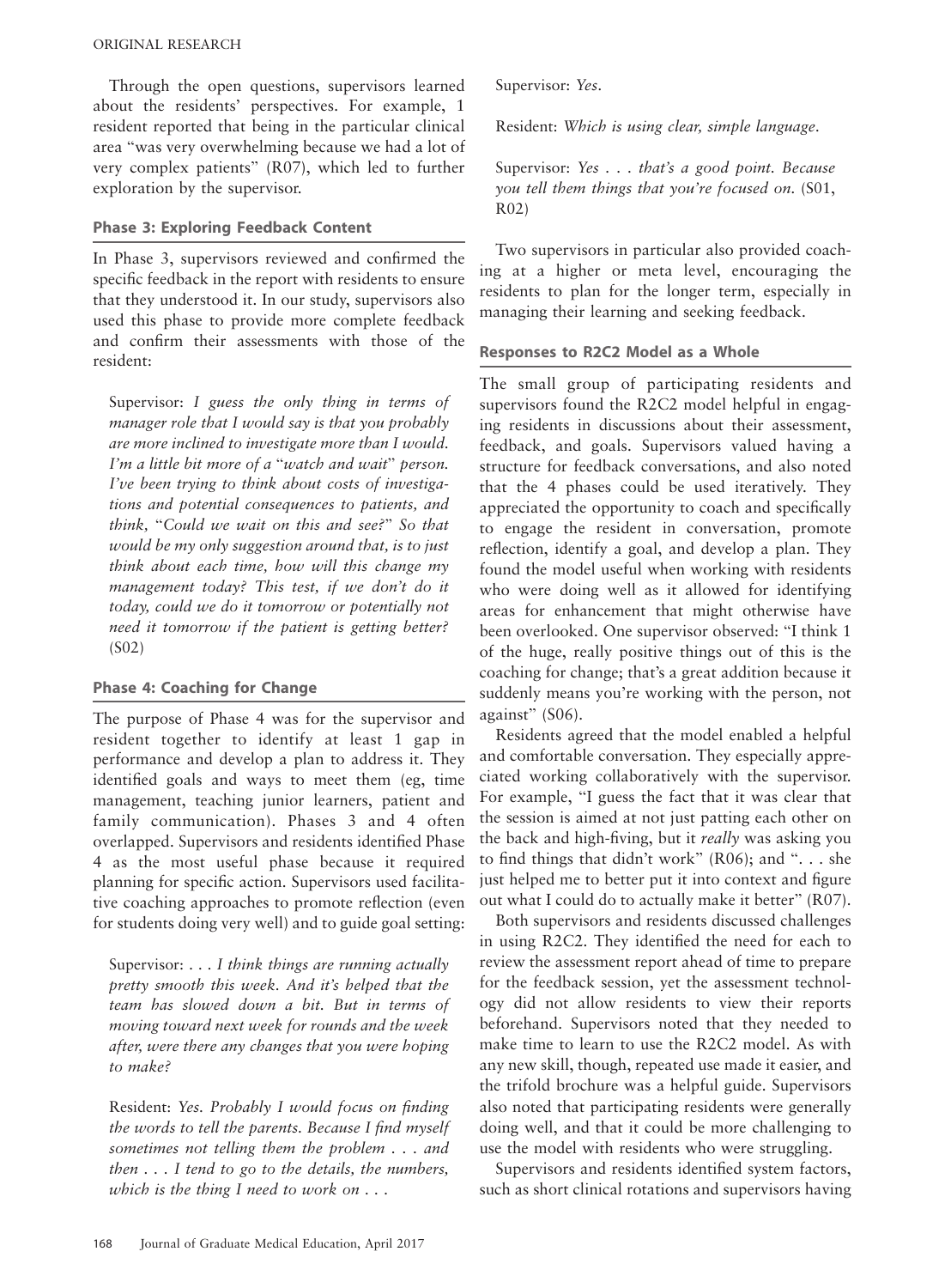multiple and varied learners, which limited their ability to have meaningful feedback interactions with residents. Finding time was always challenging, as 1 supervisor said, "Had I not been involved with this study, I think it may have been tempting to do suboptimal feedback just to get it done and say [to the resident] 'Okay . . . let's take 3 minutes, you're doing well, the rotation is good, I don't have any concerns''' (S02).

# **Discussion**

This qualitative study of a small group of supervisors and residents used the R2C2 feedback model. While responses point to favorable initial responses, the small numbers require cautious consideration of results and their implications.

Perhaps the most compelling finding was residents' and supervisors' consistency in reporting being engaged in the feedback discussions. In general, they worked collaboratively to review residents' performance and identify goals for improvement. They described Phase 4, coaching, as the most helpful and novel phase as it enabled productive collaborative work. Such findings are consistent with earlier work that supports collaborative learning relationships,  $15$ with the potential for reducing supervisor and resident anxiety in providing and receiving feedback. $12,15$ 

Both residents and supervisors observed that using a reflective model like R2C2 with a defined coaching phase prompted them to think differently about providing and receiving feedback. Framing feedback conversations as opportunities to coach for improvement seemed to shine a positive light on feedback. This approach is consistent with current competency-focused models, such as competency-based medical education and programmatic assessment,  $3,7,8$ which emphasize the importance of regularly engaging learners in feedback conversations and coaching.<sup>26,27</sup> With further study, these results may contribute to our understanding of specific strategies to bring about a positive shift in the feedback culture.<sup>11,15,28-30</sup>

There are several limitations to this study. In addition to the small sample size, only 2 residency programs in 1 site were included. Our findings are preliminary: an extensive study, involving more sites and diverse programs with larger numbers of supervisors and residents, is needed to explore and confirm our findings. Using mixed methods studies with both qualitative approaches to understand how the model works and quantitative measures to determine its impact would be particularly useful. An additional limitation is that supervisors reported that most participating residents were doing quite well, and there was no opportunity to use the model with struggling residents. More will need to be learned about its effectiveness with struggling residents.

The next step in this body of research is to conduct a multi-site study to explore its utility and impact more broadly and to explore the findings reported here more fully. Practically, we also see the need to consider ways to design residency education programs that will remove barriers to developing educational alliances between supervisors and residents and support ongoing feedback conversations and coaching.

## Conclusion

Supervisors and residents reported that using the R2C2 model enabled meaningful, collaborative, goaloriented feedback discussions. Results now need to be confirmed and further explored through larger studies.

#### References

- 1. Boud D, Molloy E. What is the problem with feedback? In: Boud D, Molloy E, eds. Feedback in Higher and Professional Education: Understanding It and Doing It Well. Oxon, England: Routledge; 2013:1–10.
- 2. Molloy E, Boud D. Changing conceptions of feedback. In: Boud D, Molloy E, eds. Feedback in Higher and Professional Education: Understanding It and Doing It Well. Oxon, England: Routledge; 2013:11–33.
- 3. van der Vleuten CP, Schuwirth LW, Driessen EW, et al. A model for programmatic assessment fit for purpose. Med Teach. 2012;34(3):205–214.
- 4. Accreditation Council for Graduate Medical Education. ACGME website. [https://www.acgme.org.](https://www.acgme.org) Accessed January 17, 2017.
- 5. Royal College of Physicians and Surgeons of Canada. RCPSC website. [http://www.royalcollege.ca.](http://www.royalcollege.ca) Accessed January 17, 2017.
- 6. The College of Family Physicians of Canada. CFPC website. [http://cfpc.ca/Home.](http://cfpc.ca/Home) Accessed January 17, 2017.
- 7. Frank JR, Snell LS, Cate OT, et al. Competency-based medical education: theory to practice. Med Teach. 2010;32(8):638–645.
- 8. Holmboe ES, Sherbino J, Long DM, et al. The role of assessment in competency-based medical education. Med Teach. 2010;32(8):676–682.
- 9. Ericsson KA. Deliberate practice and acquisition of expert performance: a general overview. Acad Emerg Med. 2008;15(11):988–994.
- 10. Dreyfus SE. The five-stage model of adult skill acquisition. Bull Sci Technol Soc. 2004;24(3):177–181.